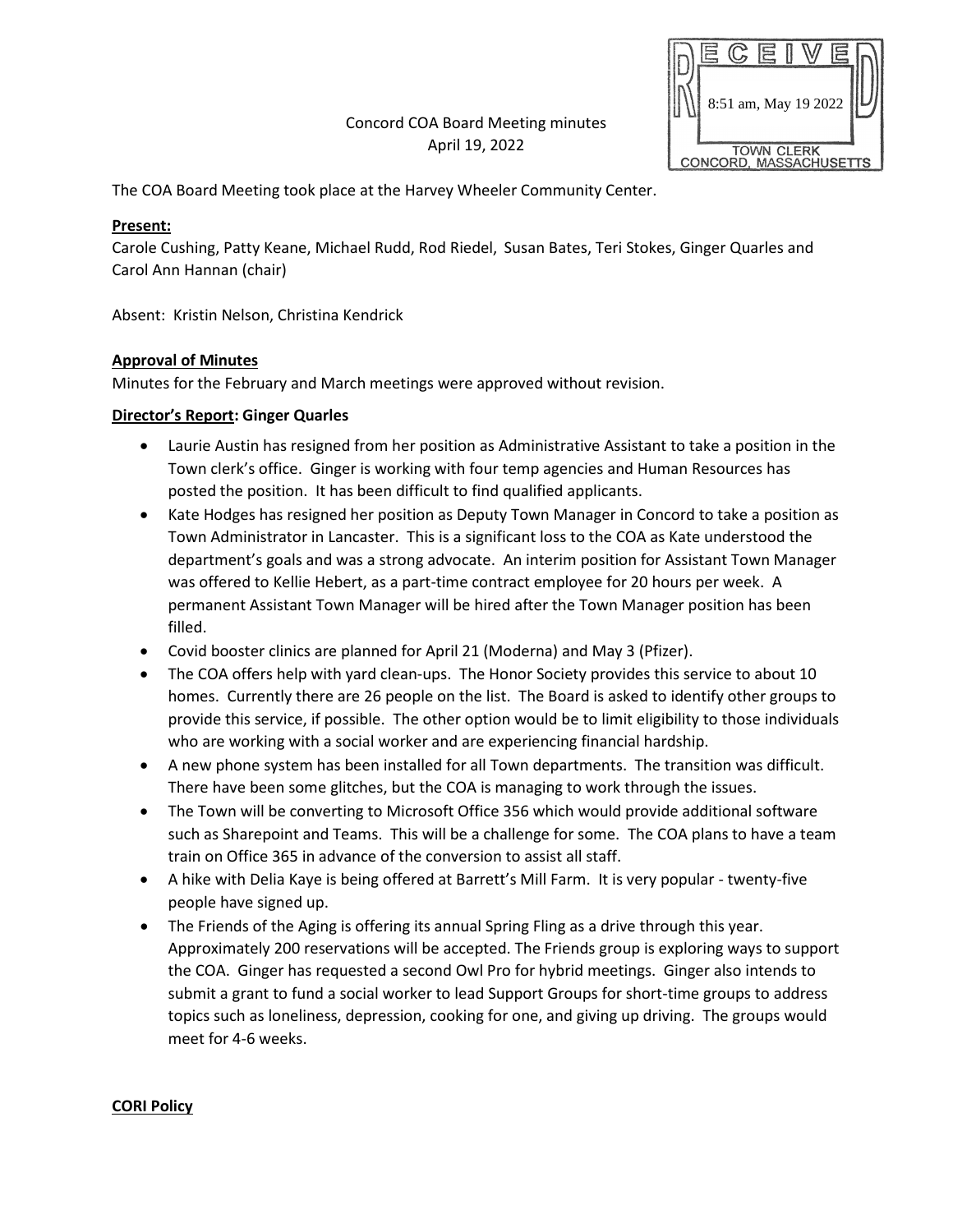A new policy for conducting Criminal Offender Record Information checks has been proposed for the COA. The COA will have the ability to conduct CORI checks for volunteers. The Town Manager's office has accepted the policy. Rod made a motion for the Board to accept the COA CORI policy. Approval was granted unanimously by the Board.

## **News Articles for Publication: (Rod Riedel and Teri Stokes)**

Rod and Teri are drafting six articles about the COA's response to COVID to chronical the resilience, ingenuity and perseverance of the COA. Articles will be 400-600 words and will be reviewed by Ginger, Carol Ann and Erin Stevens, the Town's media specialist. Three articles are near completion. Articles will be submitted to local print and online media outlets such as the Concord Journal, the new Concord Bridge and others.

### **Liaison Reports:**

## **Concord after 60 (Teri Stokes)**

- The Concord After 60 Select Board decided not to pursue developing bylaws. A new group has been formed to develop policies and procedures for a *simple direct document.*
- The March monthly meeting provided a presentation on decluttering that was very interesting.
- The West Concord Union Church was selected as the new meeting place for the monthly meetings.
- On April 28, Phil Posner will give a presentation about his 800-mile bike trip from Astoria Oregon to the Golden Gate Bridge.

## **Select Board (Susan Bates)**

The Town Meeting starts May 1 at 1 PM at the High School. The meeting may be carried over to the next day starting at 7 PM.

**Next COA Board meeting** will be held on May 17 and will be in person.

Meeting adjourned at 5:55.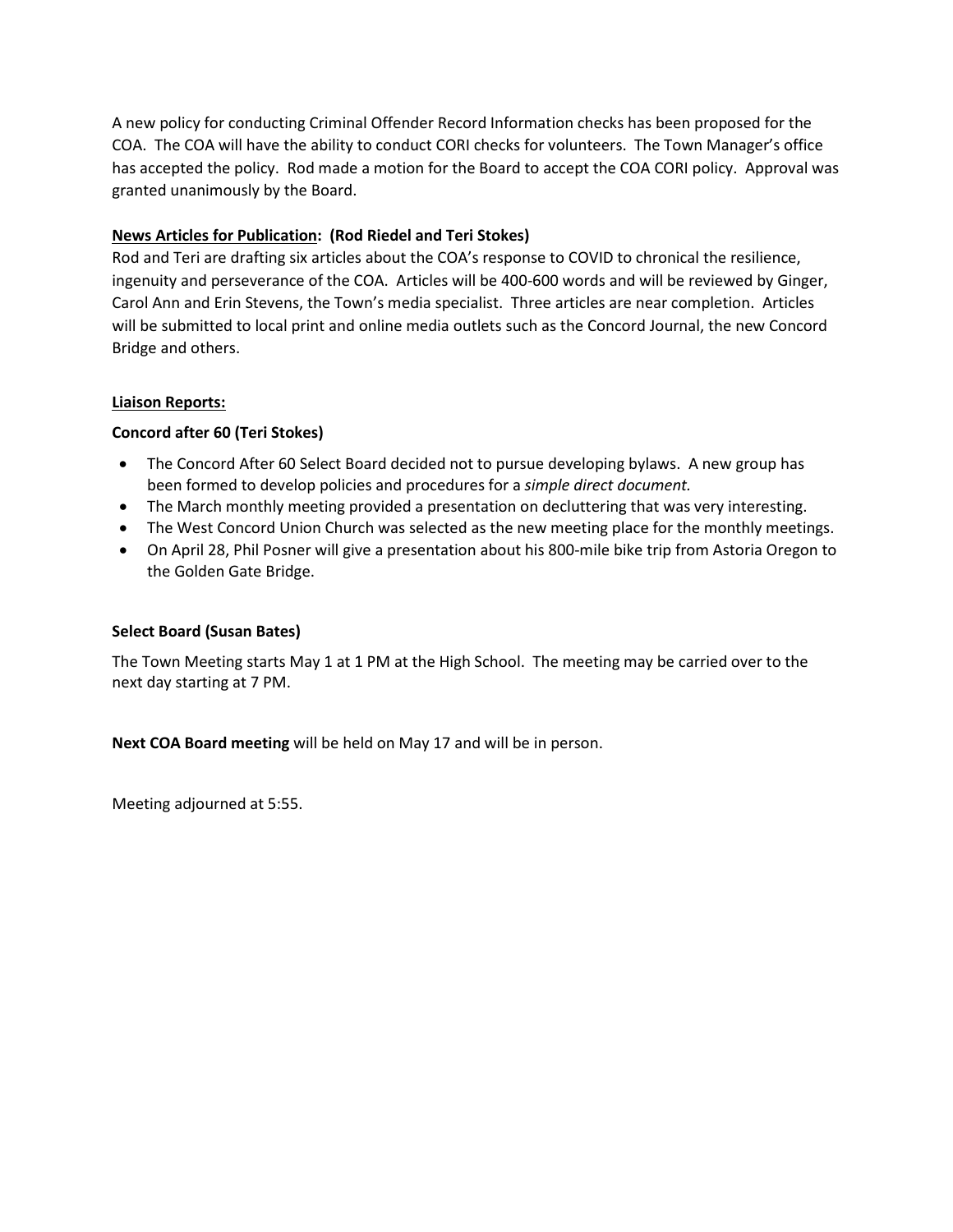#### **LIAISON REPORTS FOR APRIL 2022 COA BOARD MEETING**

### **Minuteman Senior Services. (Margaret Hoag)**

No report

### **Board of Health (Patty Keane)**

Town of Concord Board of Health Meeting: Wednesday, March 16, 2022, virtual online public meeting

In this meeting there was a lengthy discussion of COVID-19 and the March 16 status of mandates and schools in Concord. At that time the mask mandate had been dropped because of Covid cases declining. The general feeling of the Board members seemed to be that both parents and their children must take a chance and see how things go. Almost a month has gone by since that meeting and the next meeting for the Board of Health is scheduled for Tuesday April 26 where there will likely be more discussion about Covid at that time.

The board of health members discussed how they might improve their image, especially in that they set regulations and thus people sometimes do not have a positive view of them. (This apparently is not unique to Concord). They indicated that they need to find a strategy to improve the image of public health. At the time no specific strategy was discussed.

Regarding article 37 for Town meeting, Board members agreed that the Board of Health has no authority to implement and collect fees for check-out bags. The overall opinion was that this perhaps should be in the realm of the DPW as they handle plastic bags, so probably they should handle fees for that as well if that is the direction the town wishes to go.

The Board of Health has finished its interviews for the new public health director and was beginning the process of checking references at the time of the meeting

As a matter of interest, there will be a new restaurant in what used to be the 99 Restaurant in West Concord which should be open in June. Apparently, this will be a mid- range restaurant with a pub-type atmosphere.

The next meetings were set to be April 26, May 17, and June 21.

**PEG Access (Carole Cushing)**

No report.

#### **Concord After 60 (Teri Stokes)**

No report